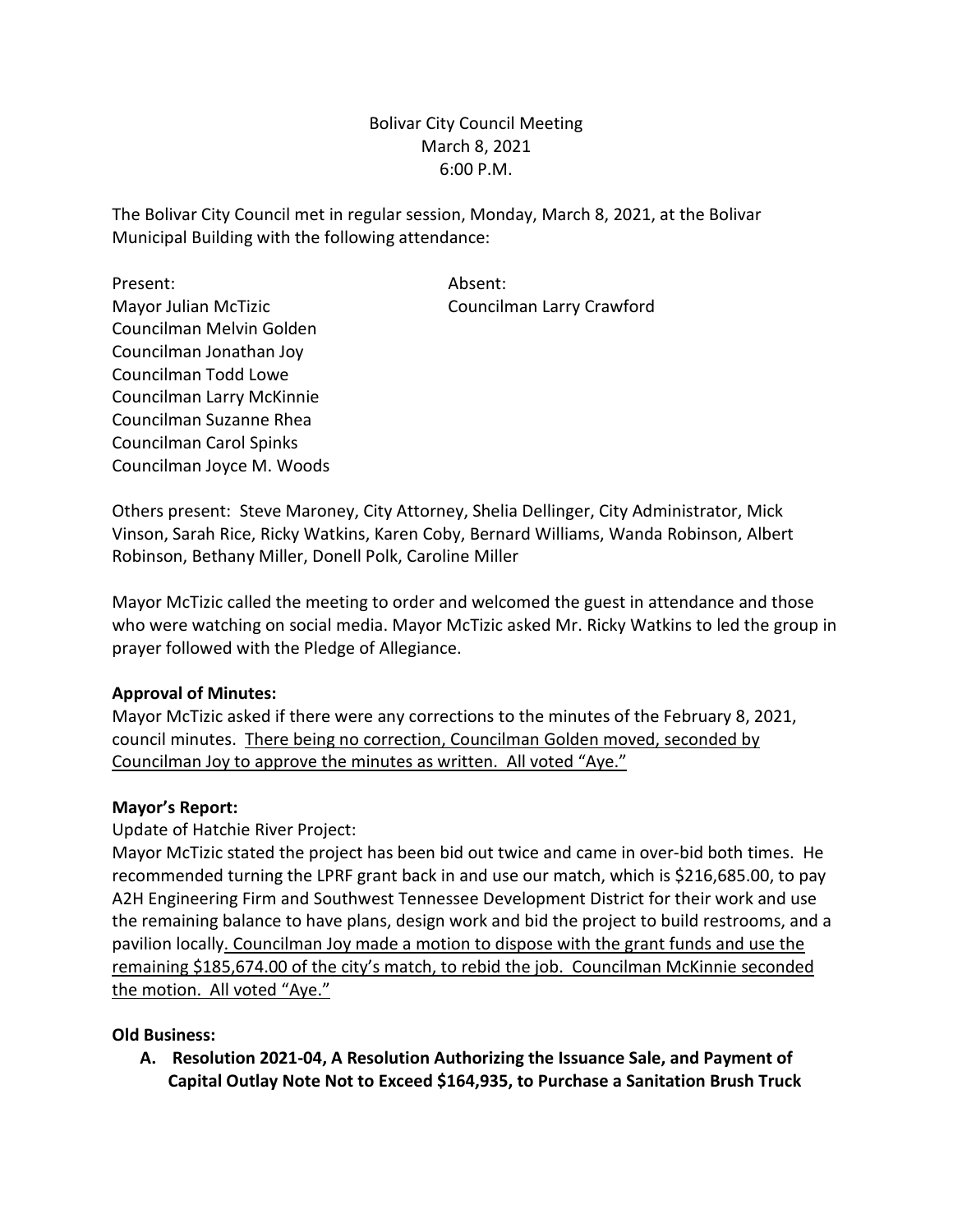Mayor McTizic stated this was a Resolution that must be approved by the Council to be incompliance with the Comptroller's office. Councilman Joy made a motion to approve Resolution 2021-04, seconded by Councilman Joyce M. Woods. All voted "Aye", except Councilman McKinnie who voted "No". Motion passed.

#### **New Business:**

**A. Resolution 2021-05, A Resolution Requesting an Amendment to the City of Bolivar Charter**

Mayor McTizic stated after the position of the Mayor was changed to full-time Mayor with a clerk/recorders position, the Charter shall be changed to replace all the City Administrator's duties to the Mayor and/or Clerk/Recorder. These changes must be sent to Nashville and approved before July 1, 2021, to change our Private Act. After several questions concerning the salary of a Clerk/Recorder position, Councilman Rhea made a motion to approve Resolution 2021-05, seconded by Councilman Joy. All voted "Aye," except Councilman McKinnie who "Abstained." Motion passed.

## **B. Councilman Joy asked to address the Council**

Councilman Joy stated on Sept. 5, 2019, he received a call from his legal attorney concerning some issues that were going on with the City of Bolivar concerning a charge in the amount of \$ 503.83. He stated he had proof this administration never contacted him about it. Councilman Joy stated he tried to pay this back, but Ms. Shelia Dellinger refused to take the money, he stated he has proof this came from Shelia Dellinger on September 2019, Councilman Joy made a motion to have the council approve to accept this check in the amount of \$503.83 because he wanted to make the City whole. After much discussion, Mayor McTizic asked if there was a second for Councilman Joy's motion. Motion failed due to the lack of a second.

## **Community Development:**

- A. Mr. Bernard Williams- Discuss Sidewalks in east Bolivar Mr. Williams addressed the Mayor and City Councilmembers to please consider putting sidewalks in east Bolivar. It is very much needed for the safety of the citizens. Mayor McTizic stated the City of Bolivar has been awarded a TDOT grant for to put in sidewalks down Highway 64 East from the courthouse to the new park and lake. The City of Bolivar also has a grant to have Water Street repaved and sidewalks will be installed at that time also.
- B. Karen Coby Purchasing Property from the City of Bolivar Mrs. Coby was asking to purchase a parcel of land from the City of Bolivar that was acquired by the city from a tax sale. This property is located in the Parham's Subdivision. This small parcel joins her property on Roger Avenue. After a brief discussion, Mrs. Coby stated she would offer \$280.00 for this property and would have it surveyed at her expense. Attorney Steve Maroney explained to the board, the